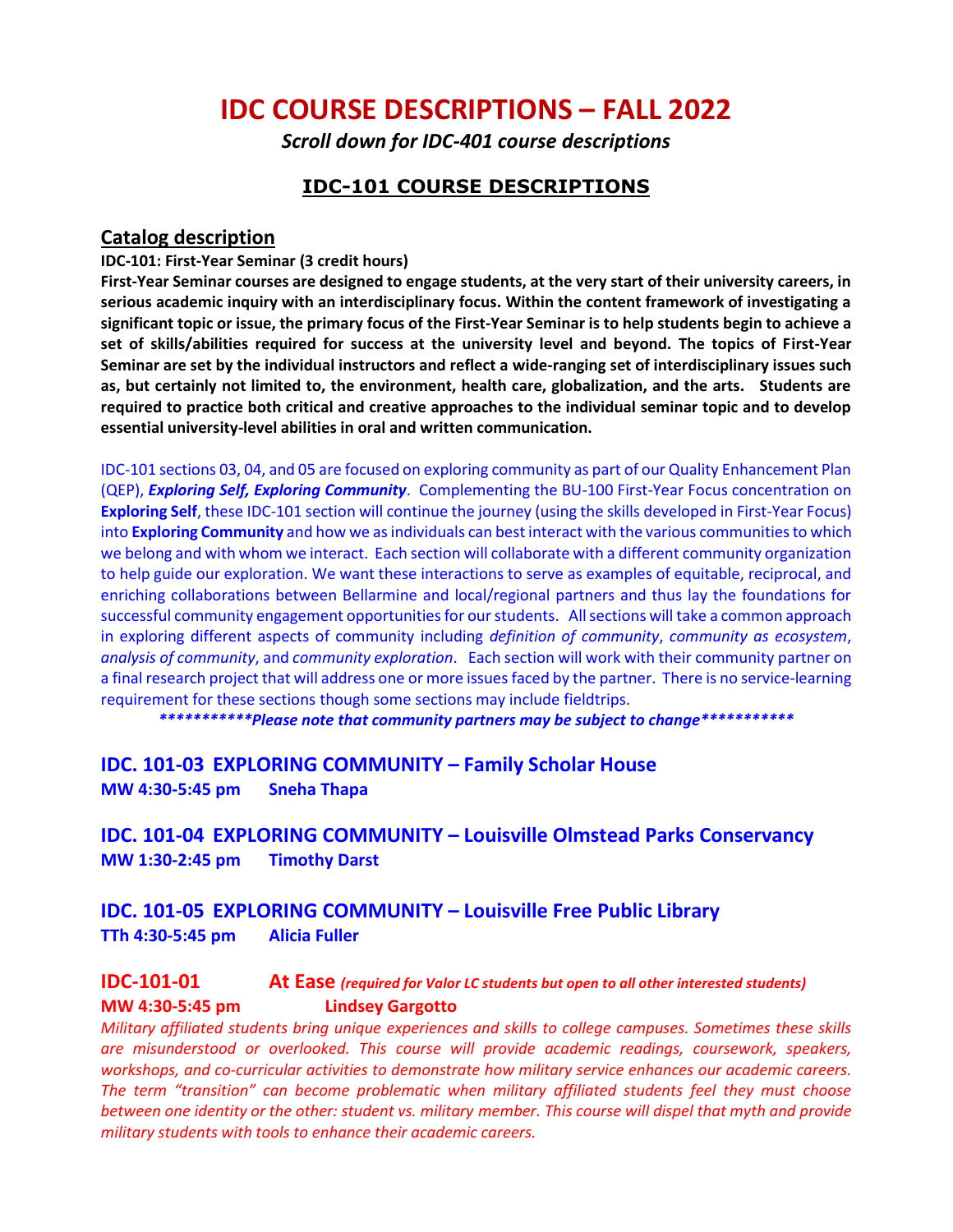### **IDC-101-02 DEATH AND THE CORPSE** *(restricted to Galileo LC students only)*

### **MW 3:00-4:15 pm Amy Tudor**

*This course focuses on the history of death in America and the culture's struggle with what constitutes a "good" and "bad" death. To that end, we will look at death, dying, and the treatment of the corpse throughout history in an attempt to trace the cultural mechanisms that have altered their sacred and spiritual meaning, considering such issues as physician-assisted dying, ancient and modern burial practices, the use of death in entertainment. These explorations will help students understand how and why death has become a taboo subject in modern society and how this affects the ways people choose to live.*

# **IDC-101-06 FREEDOM'S SONG – CIVIL RIGHTS AND THE CHURCH TTh 3:05-4:20 pm Mary Nebelsick**

*Voices of courage are raised in the cause of freedom. In this course we will explore these voices and the songs that inspired them. Infused with religious themes, these songs inspired civil rights leaders and religious leaders to champion the struggle for civil rights. Many leaders of the civil rights movement boast religious*  roots and religious themes are at the heart of much civil rights discourse. Grass roots movements for civil *liberation have used insights from religious organizations to lift up their members and motivate them to action. Black and white clergy have joined together to promote the full participation of all U.S. citizens in our electoral system. This course will look at the early freedom songs, the pivotal role played by the Quaker movement, the leaders of the independent African American Churches, the prominent role played by the Southern Christian*  Leadership Conference and the relationship between Martin Luther King Jr., Thomas Merton, President *Kennedy and President Johnson. We will end by exploring the current discussion about Civil Rights and how both Church and society are struggling to meet the demands of freedom.* 

# **IDC-101-08 HOLOCAUST: A STUDY OF HATE**

### **TTh 12:15-1:30 pm Dan Penner**

*The Holocaust will be investigated in detail and substance. We will look at German culture and history and how it was a factor in its occurrence. We will see how conditions in early 20th century Germany, as well as impacting world events, were major factors in the establishment of an environment that allowed Hitler and the Nazi Party to take over the government. Anti-Semitism will be explained and explored. Hitler will be a major topic . . . why and how he was able to convince the German people to accept his ideas and follow a path of hate and destruction. The role of the world during the Holocaust, including the United States, will be addressed. Relevant to the Holocaust as well as events of today, we will examine the role of the bystander. The course will study, research and compare similar events of the past and present where man has been inhumane to man. We will look at hate and try to learn how we as individuals can help fight this cancer of society and pass the message of acceptance to others. There are other lessons one can learn from the study of the Holocaust relevant to events of today. The class may very well change one's way of thinking and how one treats others in a diverse society.*

# **IDC-101-10 LIVING YOUR CALLING**

### **TTh 3:05-4:20 pm Jud Hendrix**

*The course is designed to help first-year students reflect on the concept of "calling, meaning and purpose" and facilitate its exploration and expression within their own lives. The course will utilize the concept and structure of the mythological journey as expressed in the patterns and stages of the hero's and heroine's journey. Students will learn to analyze pop-culture (movies, TV shoes, books, video games) and their own lives through the lens of a mythological journey. The course will end with students presenting on their own mythical journey.*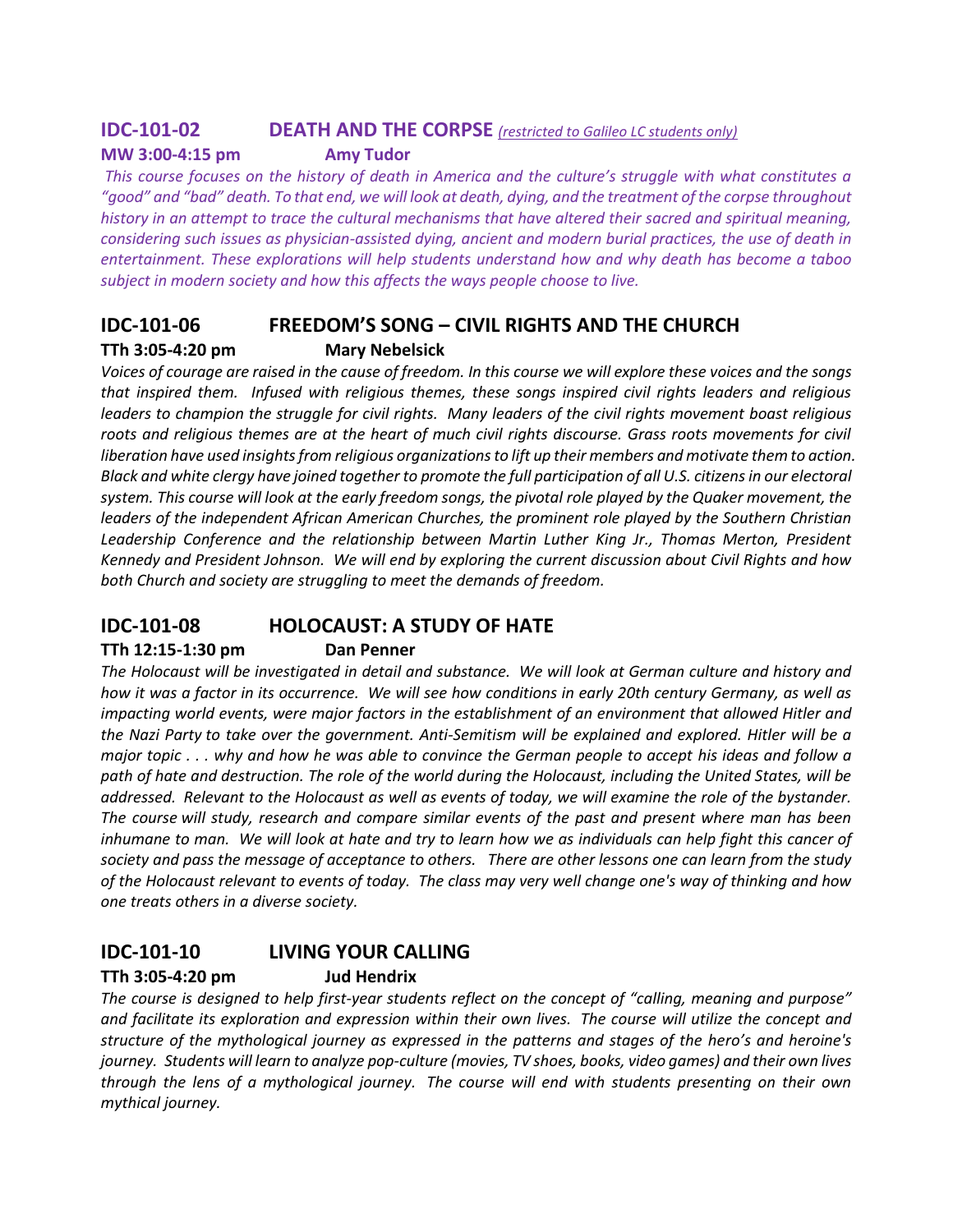# **IDC-101-11 THE BEAST WITHIN AND WITHOUT**

### **TTh 3:05-4:20 pm Carol Stewart**

*In this course, students will consider our cultural relationships with animals, both wild and domesticated, and the types of institutions we have developed around them: rescue, rehabilitation, specialized training, education, conservation, agriculture, and population management. There is a significant academic challenge in learning to set aside our sentimental, "Oh, how cute!" response to animals in order to analyze what we have determined to be our responsibilities to them, and the social, financial, community and personal costs – to both humans and animals – that are coupled with those responsibilities. Students will define and critique concepts associated with different animal populations through direct engagement with local volunteer, nonprofit, government, and business organizations.*

# **IDC-101-12 DEEP ECOLOGY**

### **MW 12:00-1:15 pm Michele Abee**

*This course will focus on current topics related to our shared environmental community. Students will explore ecological and environmental issues from scientific and spiritual perspectives, and include cultural, sociological, technical, and behavioral aspects of sustainable living. Two to three specific topics will be determined between instructor, student interests, and from Pope Francis's Encyclical Letter, dated May 24, 2015. Students will listen to several voices on each topic, including scientists (i.e., geologists, climatologists, and wildlife biologists), environmental activists, community, and spiritual leaders, and/or politicians; identifying their passion, preparation, practice, and ultimately their credibility as a leader in their field. As a culminating experience for this course, we will partner with a local environmental organization for community exploration.* 

# **IDC-401 COURSE DESCRIPTIONS**

### Catalog Description

**IDC-401: Senior Seminar (3 credit hours)**

**The Senior Seminar is the capstone experience in the general education of a Bellarmine student. It has as its primary focus the development of students' abilities to examine contemporary issues in a comprehensive and integrated way within a Catholic social justice perspective and a liberal arts and sciences context. Seniors from various disciplines come together in smaller groups with a faculty member to reflect on critical issues facing contemporary society, such as racism, economic and social justice, environmental concerns, national and international crises, and ethical issues arising from developments in science, medicine, and technology. Students are also expected to bring the knowledge and skills gained in their major fields of study and their other general education courses to the seminar as appropriate.** 

**IDC-401-01 CONTROVERSIES IN U.S. SOCIETY MW 12:00-1:15 pm Isaac McDaniel**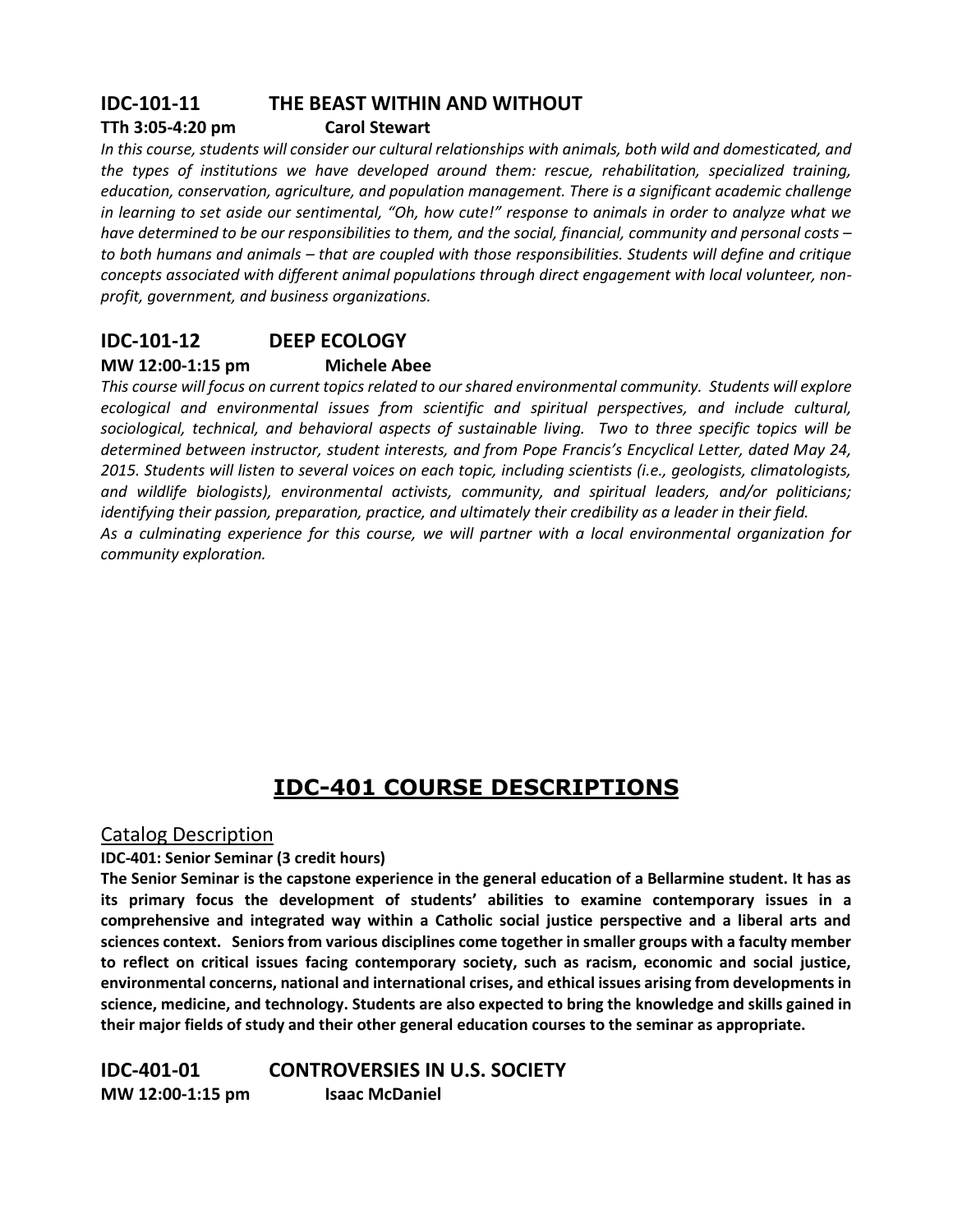*The Senior Seminar is the culminating experience in the general education of a Bellarmine student. It has as its primary focus the development of students' abilities to examine contemporary issues in a comprehensive and integrated way within a Catholic perspective and a liberal arts and sciences context. Seniors from various disciplines come together in small groups with a faculty member to reflect on critical issues facing contemporary society, such as racism, economic and social justice, environmental concerns, national and international crises, and ethical issues arising from developments in science, medicine and technology. Students are also expected to bring the knowledge and skills gained in their major field of study and their other general education courses to the seminar as appropriate.*

# **IDC-401-02 FINANCIAL EMPOWERMENT**

### **T 6:00-8:45 pm Joe Cecil**

*This course will cover a basic introduction to financial empowerment and the different tactics associated with it: Financial education, financial coaching, etc. Students themselves will be receiving financial education around the topics of banking, budgeting, credit, etc. We will look at what local and national agencies provide what services. We will look at emerging trends and technologies, as well as study demographically who is*  seeking these services, and why? We will look at local, state, and federal policy towards the field. We will *analyze what national-level empowerment efforts there are. We will also be looking at case studies of what other cities are doing. We will be looking at themes of inclusion, access, and community. We will look at what barriers exist to asset building. This course will have a Louisville-first focus but will also identify what is going on in the field nationally. Students completing this course will achieve their Level 1 certification in the Community Financial Empowerment Certification program offered through Louisville Metro Government.* 

# **IDC-401-03 JUSTICE: WHOSE AND HOW?**

### **MW 1:30-2:55 pm Roy Fuller**

The problem of discerning what is just is ancient. Central to both political and legal philosophy, it is essential *to Christian social thinking. Our political lives are shaped according to the way we answer this question. Every pivotal Western and Eastern philosophical and religious thinker proposes a response to our problem. From the Old Testament prophets and poets until the protesters in Ferguson, we have weighed the means and meaning of justice. Recent Catholic social teaching has advocated the belief that we cannot build our communities and political life on charity and love alone. To have a healthy community just institutions are necessary.*

*The purpose of this course is to discover the basic resources which our beliefs and traditions offer us in addressing the problem of justice. In class we will discuss and study the history of the nature of justice from the time of Plato and Aristotle until that of contemporary thinkers such as John Rawls and Charles Taylor. It will include, as well, a debate about the cultural and historical development of the concept of justice. The current debate on the possibility of the development of a common language about human rights and social ethics, despite a diversity of religious and cultural foundations, will be presented. Can Eastern and Western societies advocate for justice and human rights even though they do not share the same moral and religious foundations? Is a universal declaration of human rights possible in a world riven by religious and cultural fragmentation?* 

# **IDC-401-04 PEOPLE, POWER, & PLACE**

### **W 6:00-8:45 pm Michael Spalione**

*Land simultaneously unites communities and divides societies thereby entwining people and power with place. A survey of some of the most pressing concerns of social ethics in the modern world – such as the Syrian refugee crisis, the United States's deportation of immigrants, the Israeli-Palestinian conflict, along with numerous issues of the environmental crisis – demonstrates the moral significance of the way humans interact with land. This inescapable connection between people, power, and place is reflected in Pope Francis's*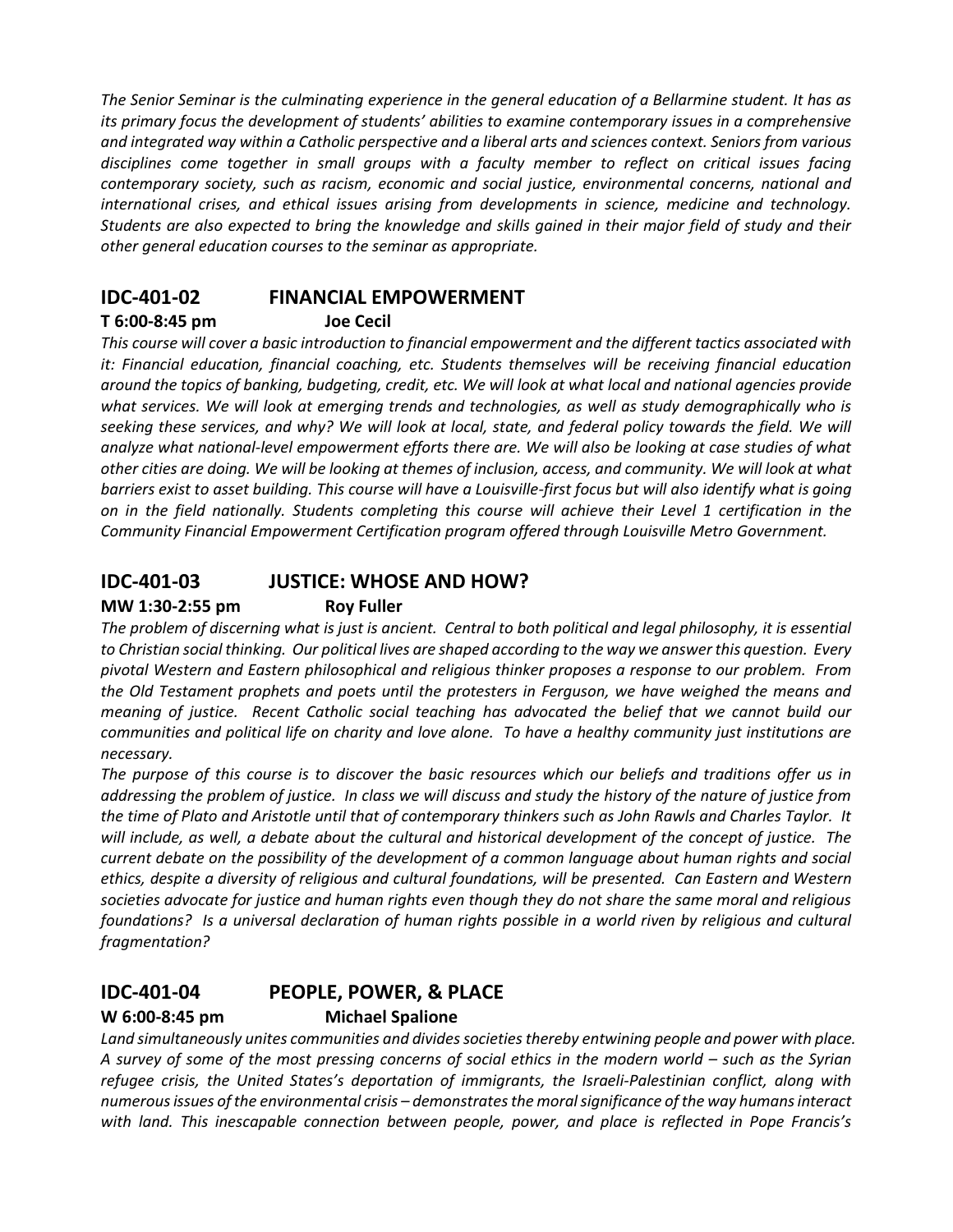*encyclical letter Laudato Si: "[we] must integrate questions of justice in debates on the environment, so as to hear both the cry of the earth and the cry of the poor" (p.35). Thus, this class will discuss the ecological and social ethics of land dealing with challenging questions such as the following: What ecological responsibilities do societies have in the use of natural resources? What are the political ethics of national borders? What are the inalienable rights of displaced persons seeking a homeland? How can local communities care for their immediate environment in an effective and sustainable ways?*

# **IDC-401-05 QUALITY OF LIFE**

### **TTh 8:00-9:15 am Lisa Catron**

*We need the basics of food, water, shelter, and clothing to survive. But is survival enough to make life worth living? Why do we strive to create improvements in our world and our lives? We hear the Quality of Life used in a variety of contexts: financial, medical, political, social, and spiritual. This course explores what is meant by Quality of Life.*

*Different disciplines require specific elements when discussing their definition of "Quality of Life." Throughout the semester, we will explore these definitions and trace how they have evolved. This journey will encompass reading a variety of texts to see how "Quality of Life" has and is being used to make policies in the public realm and is used to make personal life choices. We will also explore the tenets of Catholic Social Teaching as they intersect and closely relate to quality of life. Students will strive to articulate their own personal definition of "Quality of Life" and in doing so discover how their definition has been shaped. The final project asks students to take course concepts and the knowledge they have gained in their courses and in internships/work to propose a solution their future profession can enact to improve an element of Quality of Life.*

# **IDC-401-06 STORY & COMMUNITY**

### **TTh 12:15-1:30 pm Brian Weinberg**

*Story and Community will encourage graduating seniors to consider "story" as a positive force for change both their own stories and the stories of others. How might storytelling and creative writing go hand-in-hand with social action? What are some of the most effective forms of storytelling? What are some of the ethical considerations when telling stories? We'll take a close look at what kinds of important stories are being told, from the work of best-selling authors and popular podcasters to local work being published and broadcast on a grassroots level. Students can expect to explore their own stories and life-trajectories through progressive writing assignments and a supportive classroom dynamic. An optional service-learning component will allow interested students to work with Young Authors Greenhouse, a nonprofit that tutors kids in creative writing to encourage creativity and personal growth, focusing on under-resourced communities and schools.*

# **IDC-401-07 THEATRE & PRISON**

### **TTh 4:30-5:45 pm Carol Stewart**

*For many, the individuals who populate our prisons are an avoided or entirely forgotten group of people. From moderate and maximum-security prisoners to those on death row, there are hundreds of men and women who are committed to using theatre and other art forms as a means of taking responsibility for their crimes. Through this engagement, these individuals work toward self-understanding, self-expression, rehabilitation, and redemption.* 

*As a means of considering the agency and humanity of the incarcerated and the transformative processes and experiences of these men and women, this course will look at the organizations and people who create theatrical experiences in prison. Through this lens, we will collectively challenge our ideas about the incarcerated: the nature of our cultural and personal relationship to them, how we feel they should live, and who we believe them to be. We will supplement our research on arts practices in prison with articles, documentaries, written and recorded commentary, and guest speakers who will expand our understanding of prison life in general and what it means to be incarcerated in the US.*